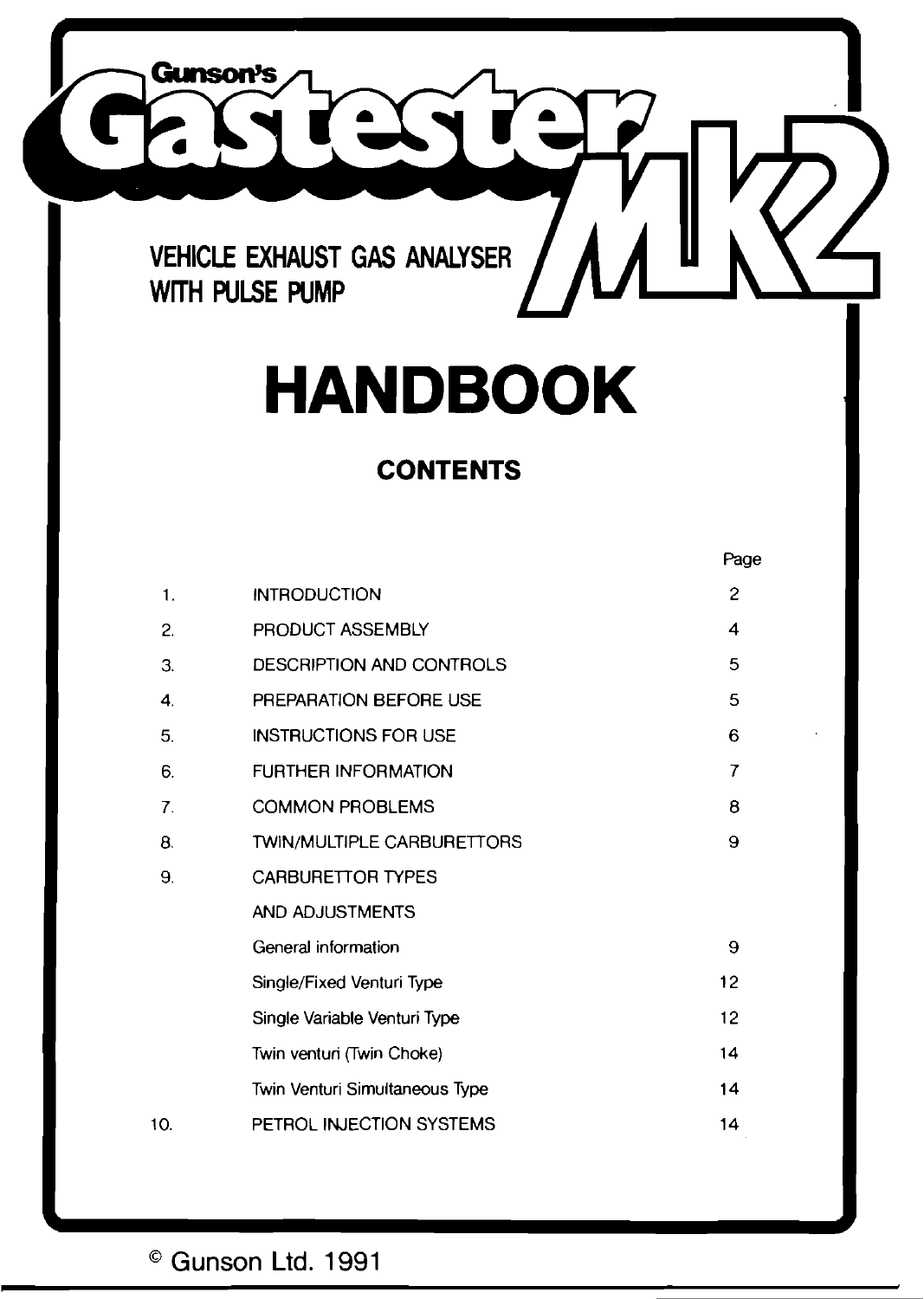## **1. INTRODUCTION**

Carbon monoxide (chemical symbol CO) is a colourless, odourless, but extremely poisonous gas that is present in the exhaust gas of petrol-engined vehicles. The amount of carbon monoxide in the exhaust gas is an accurate indicator of the air/fuel mixture strength being supplied to the engine, and for this reason motor manufacturers use the measurement of carbon monoxide in the engine exhaust as the recommended method for setting the air/fuel mixture strength on carburettors and fuel injection systems. The recommended percentage of carbon monoxide in the exhaust at engine idle (i.e. tickover speed) is usually specified in the engine maintenance handbook for each vehicle.

Manufacturers typically specify a CO level somewhere within the range0.5% to 3.5% by volume, and often give an upper and lower limit for the recommended setting, for example, a manufacturer may specify 0.5% to 1.5% CO. Alternatively, the data may be given in the for  $2\% + .5\%$  CO (which means between 1.5% and 2.5%). Less commonly (and less exactly) a manufacturer may simply specify a maximum limit e.g. below 3.5% CO.

As can be seen, carbon monoxide only amounts to a relatively small percentage of the total volumeof exhaust gas. The bulk of exhaust gas comprises nitrogen **(N4,** carbon dioxide (CO<sub>2</sub>), water vapour (H<sub>2</sub>O). Hydrogen (H<sub>2</sub>) is also present, particularly in association with carbon monoxide. Oxygen  $(O<sub>2</sub>)$  can be present either due to a weak mixture, or due to engine misfiring. Very small amounts of other substances are also present in exhaust gas, such as unburnt or partially burnt fuel (generally referred to as hydrocarbons) and also some oxides of nitrogen. The way that the composition of exhaust gas varies with petrol/air mixture strength is illustrated in Figure 1.



It can be seen from Figure 1 that at a particular air/fuel mixture ratio (somewhere near 14.7: 1 for petrol engines) the amount of oxygen present in the air that is entering the engine is exactly that required to completely burn all the petrol tocarbon dioxide and water. There is therefore very little carbon monoxide in the exhaust, and no free oxygen. This particular ratio of air and petrol is known as the stoichiornetric ratio. At this ratio, the percentage of carbon dioxide in the exhaust is at a maximum, and the percentage of carbon monoxide is very low.

In mixtures richer than the stoichiometric ratio (i.e. more fuel, or less air), there is insufficient oxygen in the air to burn all the carbon in the fuel completely to carbon dioxide. Some carbon therefore exists in the form of carbon monoxide, and the richerthe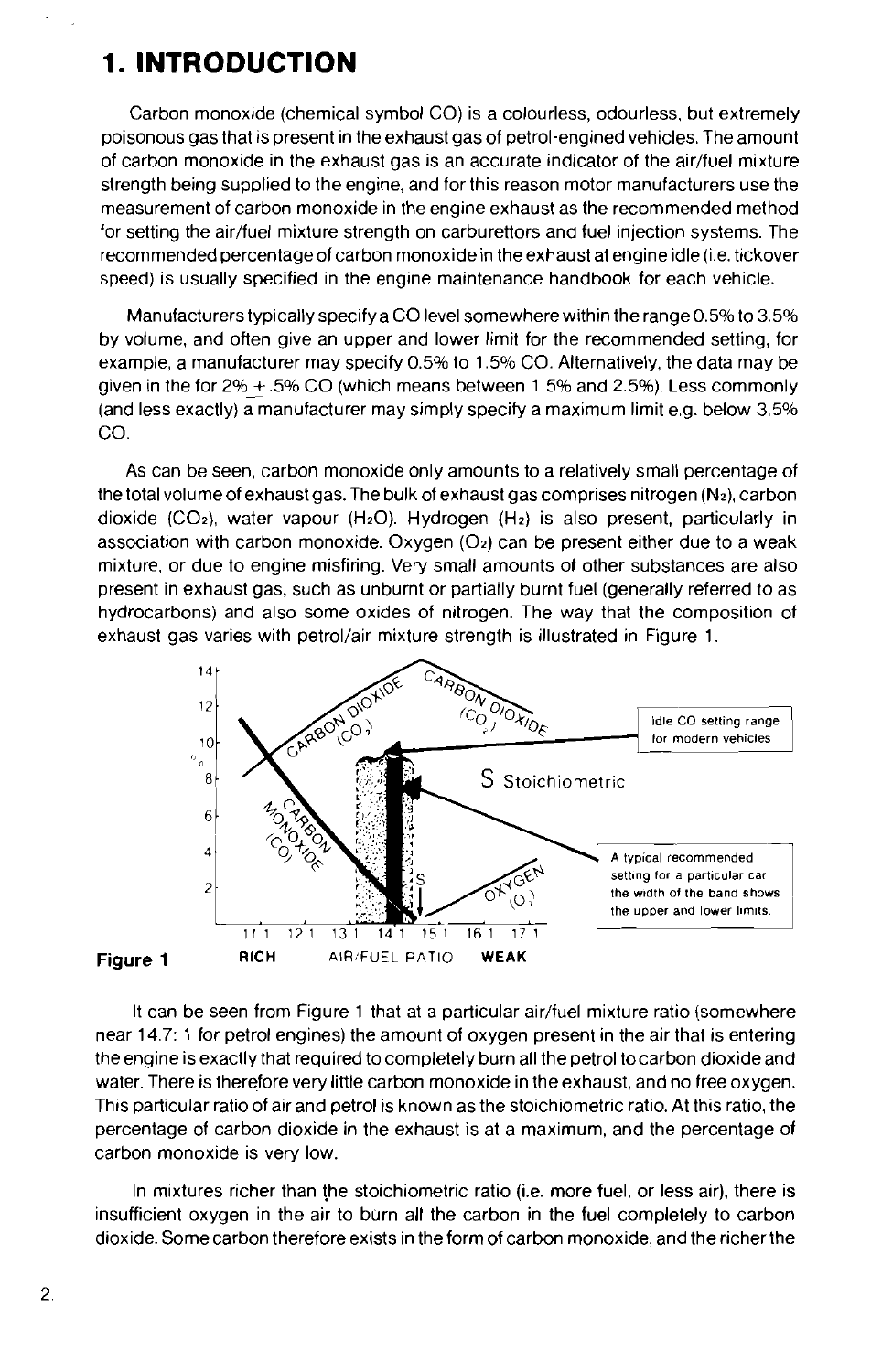mixture the more carbon monoxide and the less carbon dioxide there is in theexhaust. It can beseen from Figure 1 that motor manufacturers generally specifya mixturestrength at idle that is slightly richer than the stoichiometric ratio. Under some conditions, such as starting an engine from cold, or during acceleration, very much richer mixtures are used.

In mixtures weaker than the stoichiometric ratio (i.e. less fuel, or more air), there is more oxygen in the air than required for complete combustion of the petrol, and the surplus oxygen appears in the exhaust gas. The level of carbon monoxide is very low, since virtually all the carbon in the petrol is completely burnt to carbon dioxide. There is however a smaller percentage of carhon dioxide present in the exhaust than at the stoichiometric ratio of air and fuel, simply due to the diluting effect of the extra air passing through the engine. Engines are commonly designed to run with such weak mixtures under light load driving conditions, though not at idle.



An engine will run, indeed run quite well, at mixtures that are richer or weaker than those specified by the motor manufacturer. However, at settings richer than the manufacturer recommends, thereis a loss in economy, and at veryrich settings, typically 8% to 10% CO, the onset of poor running occurs, characterised by the particular engine sound that is known as "hunting."

At settings weaker than the manufacturer recommends there is poor engine performance and "flat spots", and at very weak settings, typically 2% to 4% oxygen, the engine will not run at all. Note that at very weak settings it is inappropriate to speak of the CO level, since CO reaches a very low level below which it hardly changes for further weakening of the mixture and some other indicator of mixture strength must he used, such as oxygen.

It has already been mentioned that motor manufacturers specify a CO level at a particular engine idle RPM, but that the CO level under other engine running conditions will generally be different from this. A richer mixture is used when starting the engine from cold, a weaker mixture when driving under light power, a richer mixture when accelerating, etc. However, the user does not need to be aware of this. It is simply necessaryto set the mixture strength at idleas specified by the motor manufacturer, and the carburettor or fuel injection system then automatically sets the mixture right at other engine conditions.

Gastester is an exhaust gas analyser that works on the "Hot Wire" or "Thermal Conductivity " principle. According to this principle, the thermal conductivity of exhaust gas varies in proportion to the amount of carbon monoxide present.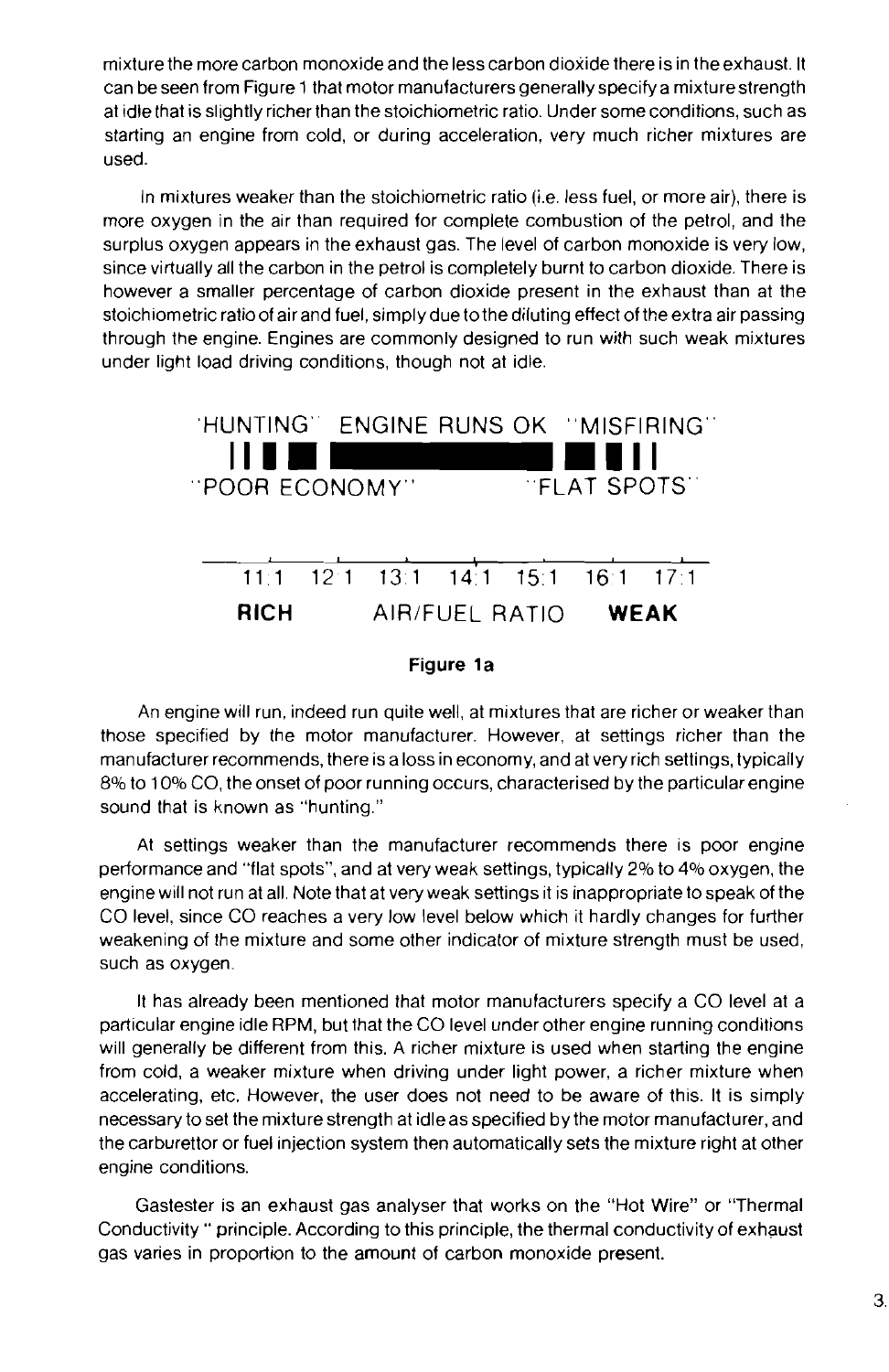## **2. PRODUCT ASSEMBLY**

When received, the Gastester carton should contain the following individual items:

> Gastester instrument including collector box and pulse pump/water trap assembly. Metal exhaust probe with retaining springs Flexible pipes (3 off). Instruction handbook.

Warming the various pipes will assist assembly. Only the connection to the vented Collector Box inlet needs to be pressed fully home.

The procedure for assembling Gastester is as follows:

(1) Press the small diameter drain pipe inside the lower boss of the Pulse Pump/ Water Trap as shown in the diagram Figure 2A.

(2) Connect the longest plastic pipe between the metal exhaust probe and the Pulse Pump inlet. THE PULSE PUMP INLET IS THE CENTRE CONNECTION.

(3) Connect the short plastic pipe between the Pulse Pump outlet and the Collector Box inlet. (This connection is intentionally vented at the inlet boss). THE CONNECTION TO THE COLLECTOR BOX INLET NEEDS TO BE PRESSED FULLY HOME.

CHECK THESE CONNECTIONS ARE CORRECT AS SHOWN IN FIGURE 2A.

**Figure 2** 

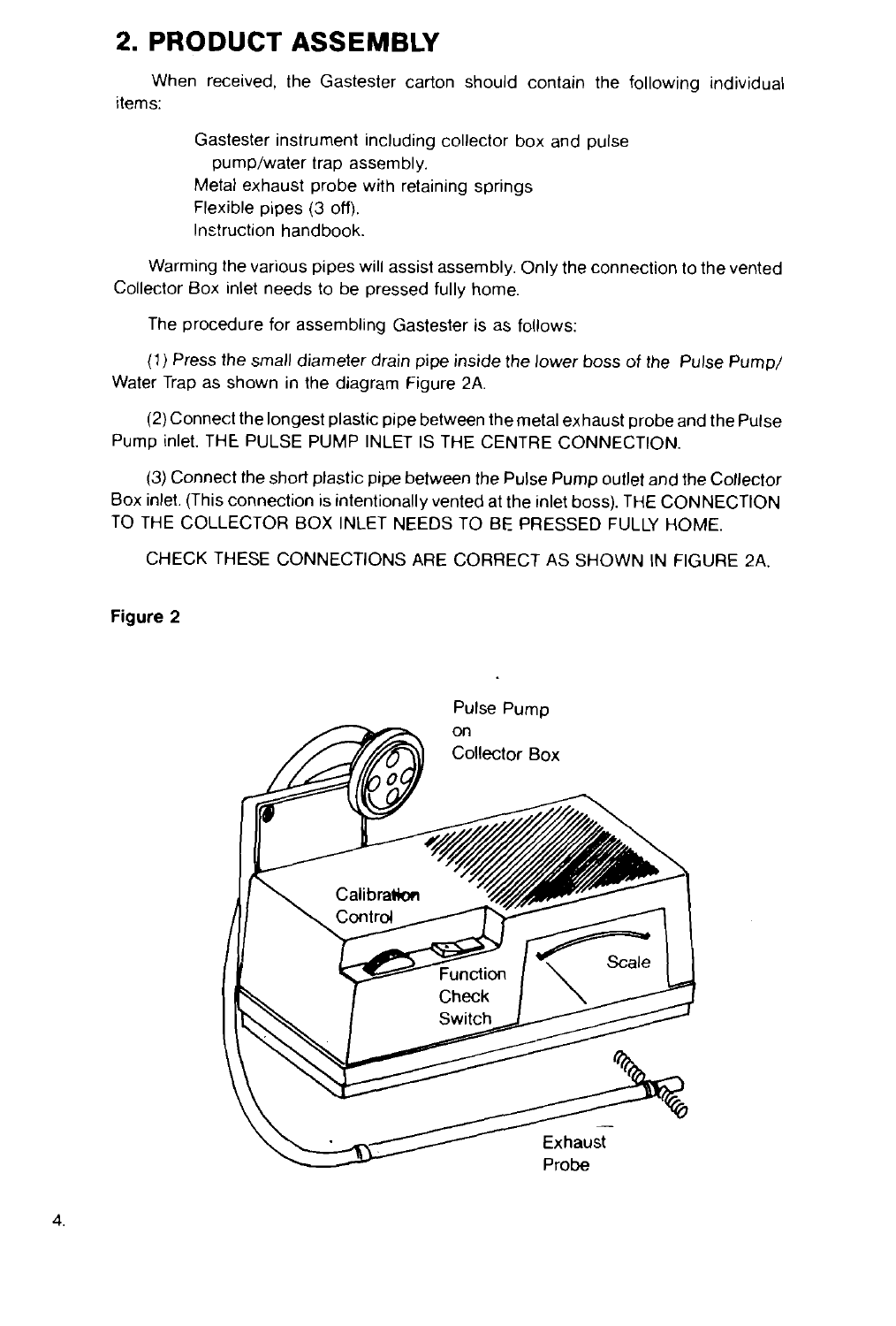

## **3. DESCRIPTION AND CONTROLS**

FIGURE 2 SHOWS THE ASSEMBLED GASTESTER UNIT, WHICH HAS THE FOLLOWING FEATURES:

(1) SCALE. This is calibrated in volume percent carbon monoxide (CO%)

(2) FUNCTION CHECK SWITCH. A two position switch, in which the first position (left side, indicated by a white dot pressed down) is simply used as an internal check on<br>the correct operation of the electronics of the unit. When the unit is connected to a car battery, the pointer should move to the "CHECK" position. With the switch in the second position (right side pressed down) the unit is ready for operation.

(3) CALIBRATION CONTROL. This is used to set the pointer of the scale to the calibration position at thestart of the tests, or periodically during tests as required. Note, the calibration is near 2% CO not at zero.

(4) 2 CORE CABLE WITH CROCODILE CLIPS. For connecting to the car battery.

(5) EXHAUST PROBE The metal pipe is for insertion into the exhaust pipe, and is retained in position by the metal springs which press against the INSIDE of the exhaust pipe. NOTE: In use the pipe from the exhaust probe should slope down continuously to the Pulse Pump/Water Trap so that water runs down and may be automatically expelled from the drain pipe.

## **4. PREPARATIONS BEFORE USE**

(1) Any service maintenance such as air filter renewal, tappet adjustment, carburettor maintenance, ignition maintenance including ignition timing, should be carried out before setting the carburettor or fuel injection mixture adjustment. Petrol mixture setting should be the FINAL ADJUSTMENT in any engine tuning work.

(2) Carbon monoxide is an EXTREMELY POISONOUS gas. ANY work on the car with the engine running should therefore invariably be carried out IN THE OPEN AIR. The user should take care NOT TO BREATHE IN exhaust gas when using Gastester near the exhaust pipe with the engine running.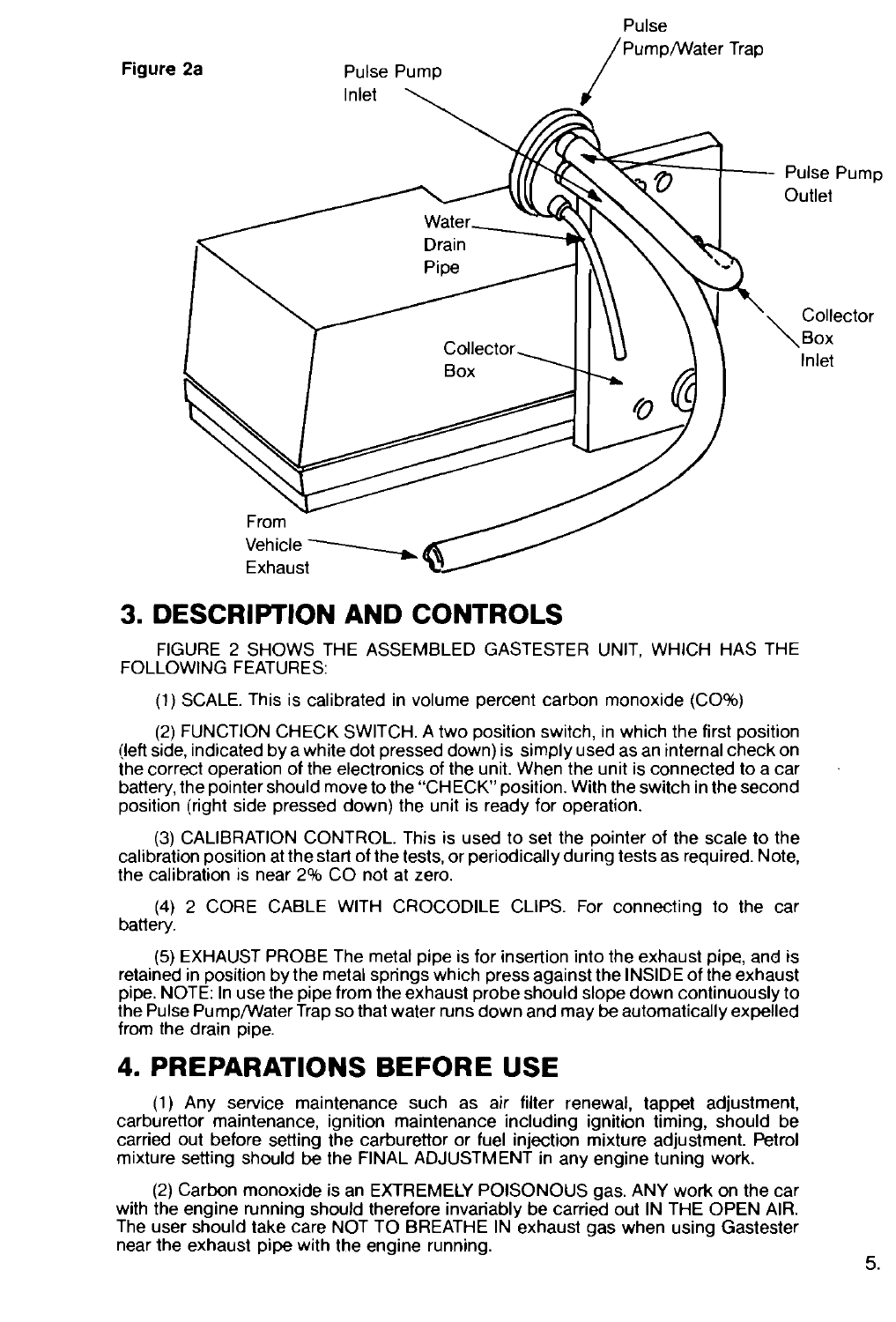(3) The car should be thoroughly warm before the tests begin. It is not enough to leave the car to warm while parked. The car should be taken for a drive, and the tests not commenced until water temperature, engine, and exhaust system are thoroughly heated, and are at normal running temperature.

(4) Study the workshop manual for the particular car (or consult the information given later in this booklet) to identify the correct adjustment screws that control the mixture strength and the idle speed. Identify the direction to turn the screws to achieve the desired effect (i.e. mixture richer or weaker, idle speed faster or slower). Make a note of the initial position of the adjustments before commencing work, so that in case of difficulty, or of the wrong adjustment is changed, the setting can be restored to its original position.

(5) Have to hand the correct tools for making the necessary adjustments (e.g. screwdriver or allen key). If the manual quotes a CO level at a particular engine speed, then the user needs to provide a tachometer (Gunson's Testune and Autoranger incorporate a tachometer suitable for this purpose).

## **5. INSTRUCTIONS FOR USE**

(1) Ensure that the car is thoroughly warm as mentioned above, that it is parked in the open air, with the handbrake applied, and with the engine running.

(2) Place the assembled Gastester on aconvenient flat surface close to the vehicle's exhaust pipe outlet. Connect the red and black clips to the vehicle's battery (red to  $+$ , black to -). Only a 12 volt battery must be used. If the vehicle has a 6y or 24y battery, then an external battery must be used, such as the battery of a nearby car. The current draw of the unit is quite high (1 A), and so a good battery should be used. DO NOT INSERT THE EXHAUST PROBE INTO THE EXHAUST PlPE AT THlS STAGE.

(3) Press the function check switch on the instrument to make sure that the pointer moves into the circuit check box on the right of the meter scale, otherwise check the connections. Return the switch to its normal operating position. DO NOT INSERT THE EXHAUST PROBE INTO THE EXHAUST PlPE AT THlS STAGE.

**(4)** Wait at least 8 minutes for the instrument to thoroughly warm up. Keep the car engine running. DO NOT INSERT THE EXHAUST PROBE INTO THE EXHAUST PlPE AT THlS STAGE.

(5) Use the rotary calibration control to carefully set the pointer to the CALIBRATE position marked on the meter scale. The CAI-IBRATE position can be found near the 2% marking on the scale. Having set the pointer to the CALIBRATE position, do not further adjust the calibration control for the subsequent tests. (NB. The CALIBRATE position represents what the instrument should register when the probe is in air. It is coincidental that air should measure the same as exhaust gas with 2% CO. When the probe is subsequently inserted into the exhaust pipe, the pointer of the instrument may move down or up from the CALIBRATE position, depending on whether the exhaust has less than, or more than, 2% CO).

(6) Ensure that the engine is set to idle speed, or to the RPM stated by the manufacturer if this is specified. NOW INSERT THE PROBE INTO THE VEHICLE EXHAUST PIPE, to a minimum of 3/4 of its length, i.e. 8" or 20cm. In order for the automatic water drain to function, the probe pipe should fall continuously from the exhaust end to the pump end to allow water droplets to run down. Otherwise the water will collect at the lowest point and will have to be drained manually.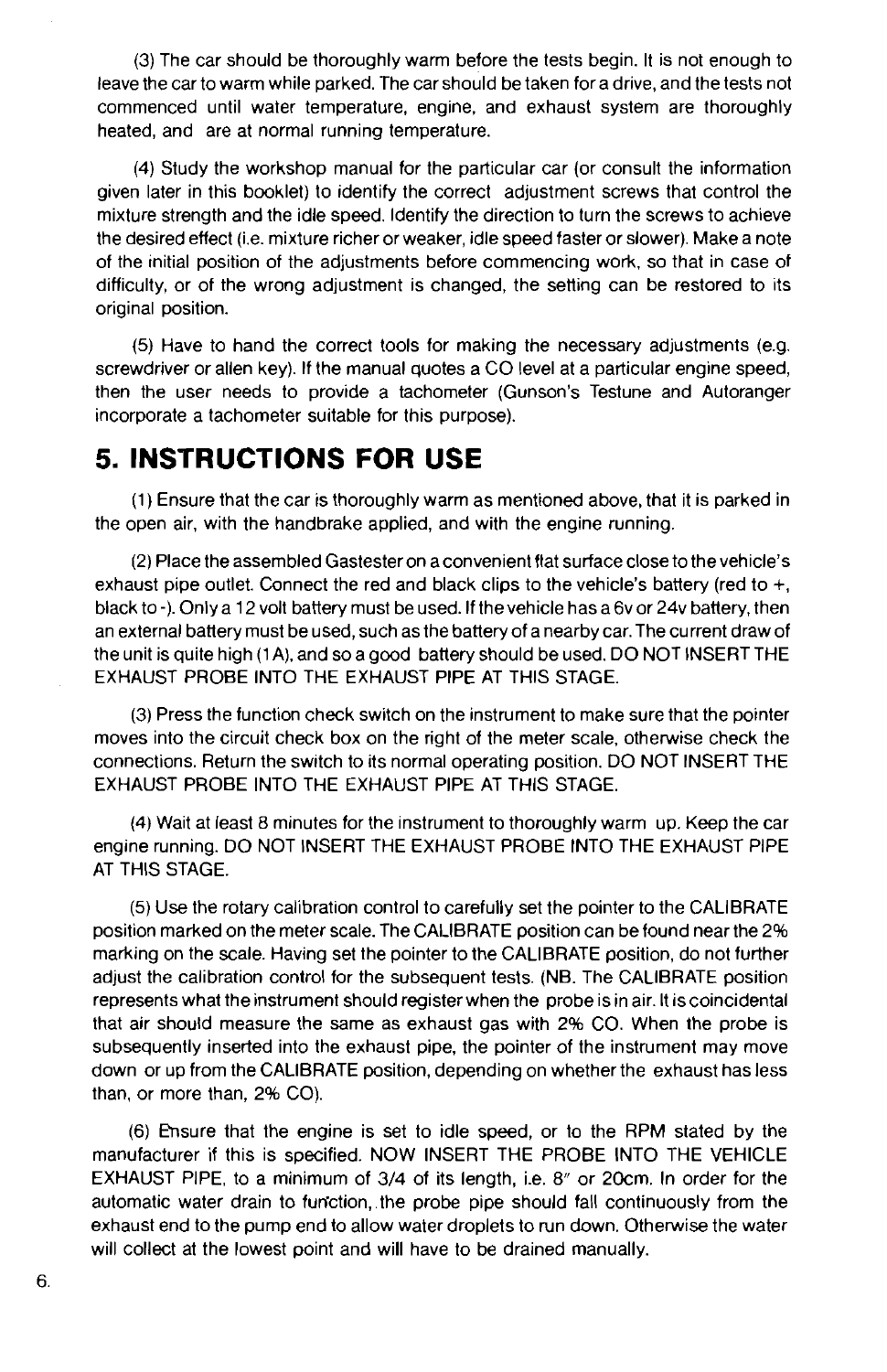(7) Wait for a period of 15 seconds for the meter to respond and a further 1 minute to stabilise. Make a note of the reading of the CO level on the meter scale. If the reading is not in-between the manufacturer's recommended maximum and minimum, or below that specified as a legal requirement, then adjustment of the carburettor or fuel injection system will be required.

(8) If the indicated CO reading is too high or too low, then make a small adjustment to the mixture screw, and correct the idle speed by adjusting the idle speed screw (or throttle bypass screw if fitted - see section 9). Do this repeatedly in small increments, allowing approximately one minute for the reading to stabilise at each mixture setting.

## **6. FURTHER INFORMATION**

(1 ) It should be noted that an engine, even in good overall condition, will show a fluctuation in idle CO over a period of time, of typically 0.5%. Bearing in mind this fluctuation, and also errors and drift in the instrument, the user should aim to set the average CO reading to be midway between the limits set by the manufacturer, or at a reasonable margin below the prescribed legal limit.

(2) Periodically, during the tests, examine the lowest point of the transparent plastic pipe to see if it contains water to a degree that might impede the flow of gas, and if it does, remove the pipe at the pulse pump inlet end and clear the pipe by allowing the water to drain out, then reconnect the pipe and carryon with the tests. If the transparent pipe falls continuously from theexhaust to the pump the automatic drain should operate and keep the pipe clear of water. NOTE; Operation of the pulse pump will usually be audible as the pulsations in the exhaust cause the internal diaphragm to vibrate. If the instrument ceases to respond to changes in mixture setting or the sound from the pulse pump becomes irregular, check the sample pipe for collected water.

(3) Thecalibration of the instrument may bechecked at any time. Simply remove the exhaust probe and wait at least five minutes, or ten minutes in still air, for exhaust to disperse from the collector box. If necessary, the calibration may then be adjusted using the calibration control knob. The user is advised to periodically check the calibration of the instrument during tests

**(4)** Some motor car engines will not readily "tick over" at idle speeds for long periods. The speed may become erratic, and engine misfiring may occur. With the prolonged testing of such engines, it may be necessary to occasionally "purge" the engine by, for instance, increasing the speed to 2000 rpm - 3000 rpm for 15 seconds. This may be done at any time during the tests but the exhaust probe should preferably be removed beforehand.

(5) If the exhaust pipe has a curved inlet it may be necessary to slightly bend the metal exhaust probe to give better fit. This should be done very carefully using slight bends in several places rather than a single big bend in order not to kink the pipe.

(6) Engine fuel systems are usually designed so that the mixture automatically becomes weaker at speeds above idle, except under rapid acceleration when the mixture is enriched (see also Section 1 Introduction). Gastester is designed to work at engine tick-over speeds, however it will also give a reliable reading at higher engine speeds. VIOLENT FULL THROTLE ACCELERATION TO HIGH ENGINE SPEED SHOULD BE AVOIDED WHILE THE PROBE IS IN THE EXHAUST PIPE AS THIS MAY DISPLACE THE PULSE PUMP DIAPHRAGM CAUSING IT TO MALFUNCTION.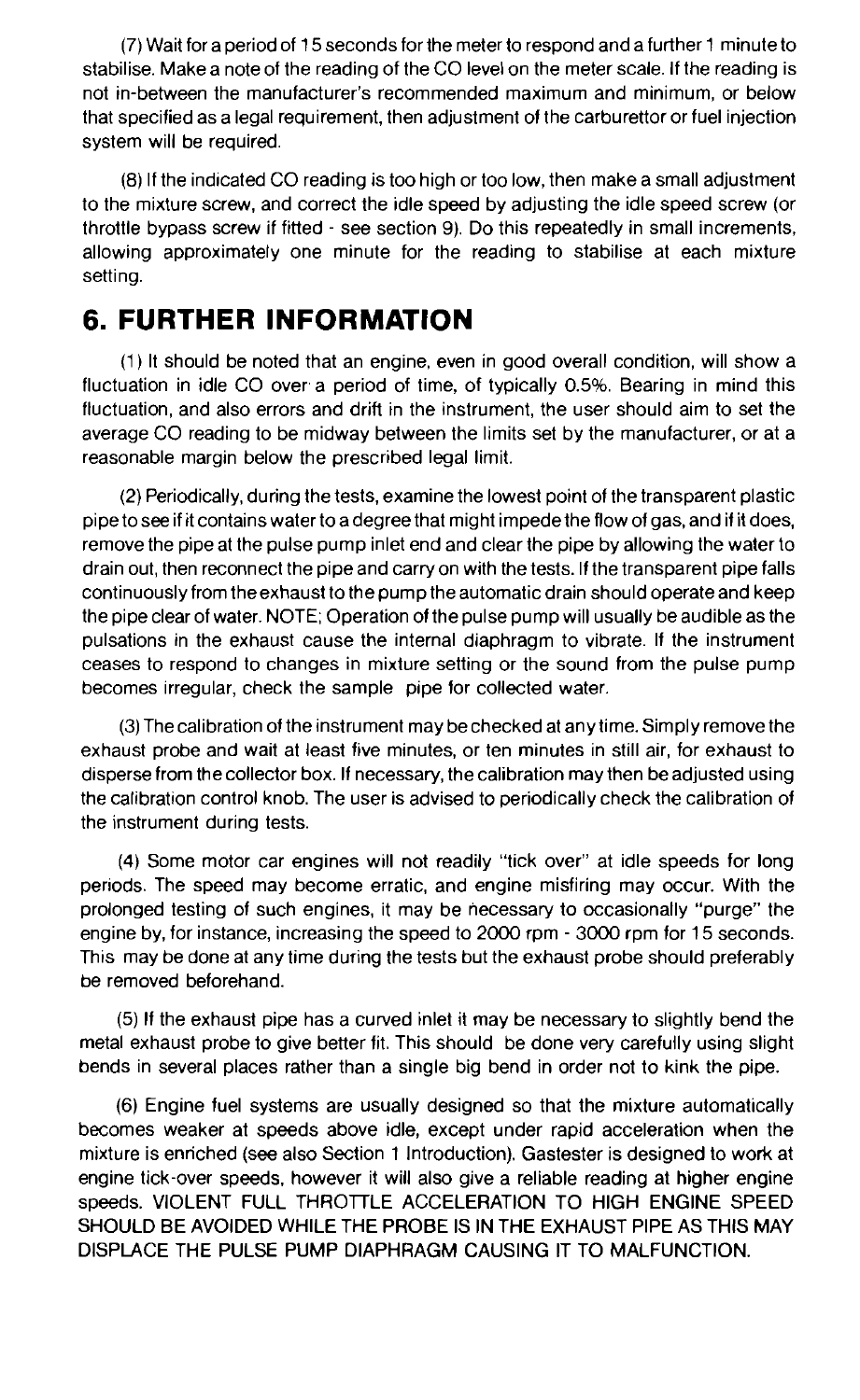To test mixture weakening at higher RPM, increase the engine speed in increments of approximately 300 RPM (using a tachometer if available) up to a maximum of 2500 to 3000 rpm, observing the reading between each adjustment. (Remember that the instrument may take 15 seconds to respond to a particular adjustment, and a further 1 minute tostabilise). TheCO level should fall progressively and stay low during the speed increase.

(7) The mixture enrichment for acceleration (accelerator pump/air valve damper) can be tested by rapid opening and immediate release of the accelerator. Opening to half throttle should be sufficient. Within a few seconds of this operation the Gastester CO indication should increase before returning to its previous setting. The degree of increase will vary according to how this procedure is carried out and also with the type of fuel system. A fixed choke carburettor with accelerator pump will usually give a more pronounced increase than a variable choke carburettor or fuel injection system.

## **7. COMMON PROBLEMS**

(1 )The car does not drive well with thecorrect idle mixture setting. This is a common complaint (it may even occur toa small extent on a new vehicle when the mixture is set to the lowest of the manufacturers stated CO tolerance). On older vehicles the cause is likely to be a fuel system fault which creates a weak mixture just above idle speed.

Remedy: Clean the idle jet and idle air bleed jet on fixed choke carburettors. Check for needle/jet wear on variable choke carburettors (above 40,000 miles). These are available as replacement parts. Check operation of acceleration enrichment device.

(2) The correct mixture setting cannot be achieved

Setting is continually too rich.

Remedy: Clean the idle air bleed jet and air passage on fixed choke carburettors. Check for severe needle jet wear on variable choke carburettors. Check for high fuel level in the float chamber. Check cold start device.

Setting is continually too weak.

Remedy: Clean the idle jet on fixed choke carburettors. Check needle and jet for disengagement from adjusting device or sticking on variablechokecarburettors. Check for air leaks.

(3) The engine misfires at idle with the correct mixture setting.

Remedy: Check for general engine condition - compression pressures, sparking plugs etc. Check for air leaks, these may cause severe variation in mixture between cylinders. Investigate mixture quality i.e. fuel air mixture should be provided to the engine in a finely atomised form. Faults may be due to partially blocked air jets, prematurely feeding main jet system due to high float chamber level etc.

(4) The mixture setting drifts

Remedy: Check for leaking float chamber needle valve if CO level steadily increases with prolonged idle. Check for high float chamber level. Check Gastester CALIBRA'IION in air, slight drift will occur during extended operation. Good stability should be obtained over a period of five minutes or more. A variation of, for example 0.5% CO at 2.0% CO is not uncommon on an engine which is in good working order.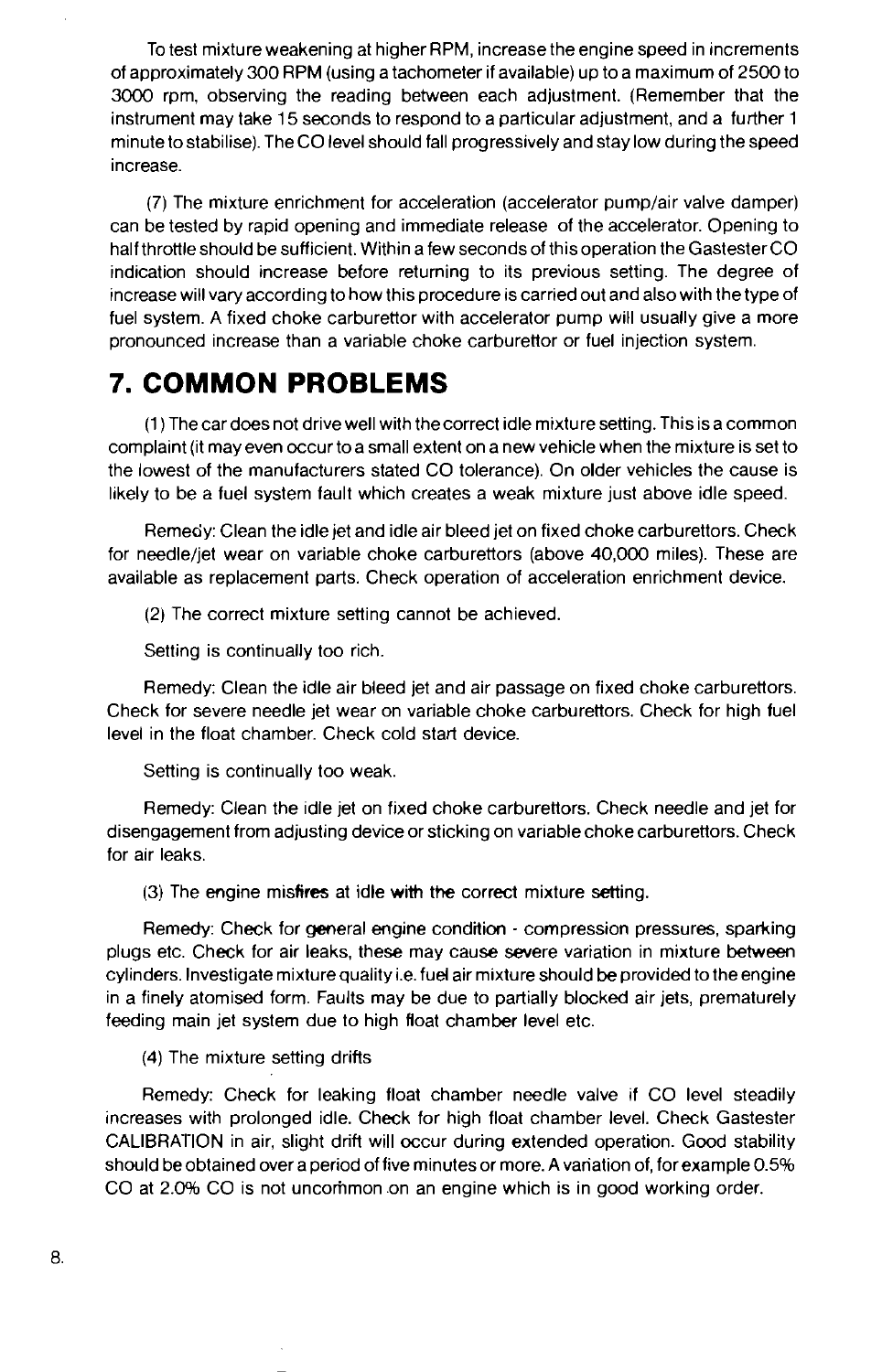(5) Gastester does not respond to mixture changes.

Remedy: Check correct fitting of probe pipes, see Fig 2A. Check for water in the probe pipe. The most common reason for lack of response is no gas flow through the collector box. (operation of the pulse pump is normally audible as the internal diaphragm vibrates with pulsations from the exhaust). If response is obtained at higher than idle speeds only. Pulse Pump may need replacement. (Alternatively, remove the Pulse Pump and twist the pump cap on the body to re-seat the diaphragm).

(6) Gastester cannot be set to the Calibration Position in air after warm-up.

Remedy: First check that the unit is correctly assembled according to the instructions and that the unit is being used the correct way up (the unit will not operate correctly if the collector box is inclined). Ensure that the unit is connected to a car battery (nb, a 12v dry cell battery, or a faulty car battery can not provide enough current and are unsatisfactory). Ensure that the unit is correctly warmed up (allow at least 8 minutes). Ensure that the unit is being calibrated tothe calibration mark (near to 2%, NOT at zero). Ensure that the probe is in air and is not in the exhaust pipe. If these checks do not resolve the problem, it is possible that the instument has "drifted", generally due to collector box contamination or damage due to impact. The collector box is more prone to impact damage when warm and in use. The unit should be returned to Gunson for service. Fees for service and re-calibration are shown on the enclosed Gunson "Customer Services" leaflet. For further details of services and charges, or any other enquiries please send a Stamped Addressed Envelope to Service Department, Gunson Ltd.

## **8. TWIN/MULTIPLE CARBURETTORS**

Where two separate carburettors are fitted, (not to be confused with a twin choke carburettor) two extra complications arise. Firstly the air flow through the carburettors must be accurately balanced before any mixture setting can be undertaken. This can be done using Gunson's Carbalancer, or less accurately with atube to listen to the air intake hiss.

Secondly there will be separate mixture adjustments which must be synchronised. In the unlikely event that cylinders fed by each carburettor have totally separate exhaust, Gastester can be used in each exhaust to set the respective carburettor. When the exhaust is common to all cylinders another method must be used. One method is to count the turns of the mixture adjusting screws from the fully closed **position (or jet Rush**  with the bridge for variable venturi types) and then ensure that the screws are kept to the same number of turns throughout adjustment. An alternative (and **better)** memod is to use Gunson's Colortune to set the mixture strengths equal at some point, then to ensure that the screws are turned the same amount during subsequent adjustments.

## **9. CARBURETTOR TYPES AND THEIR ADJUSTMENTS**

## **GENERAL INFORMATION**

There are literally hundreds of different types of carburettor in use today, and finding the appropriate screws that control idle mixture strength and idle speed can pose quite a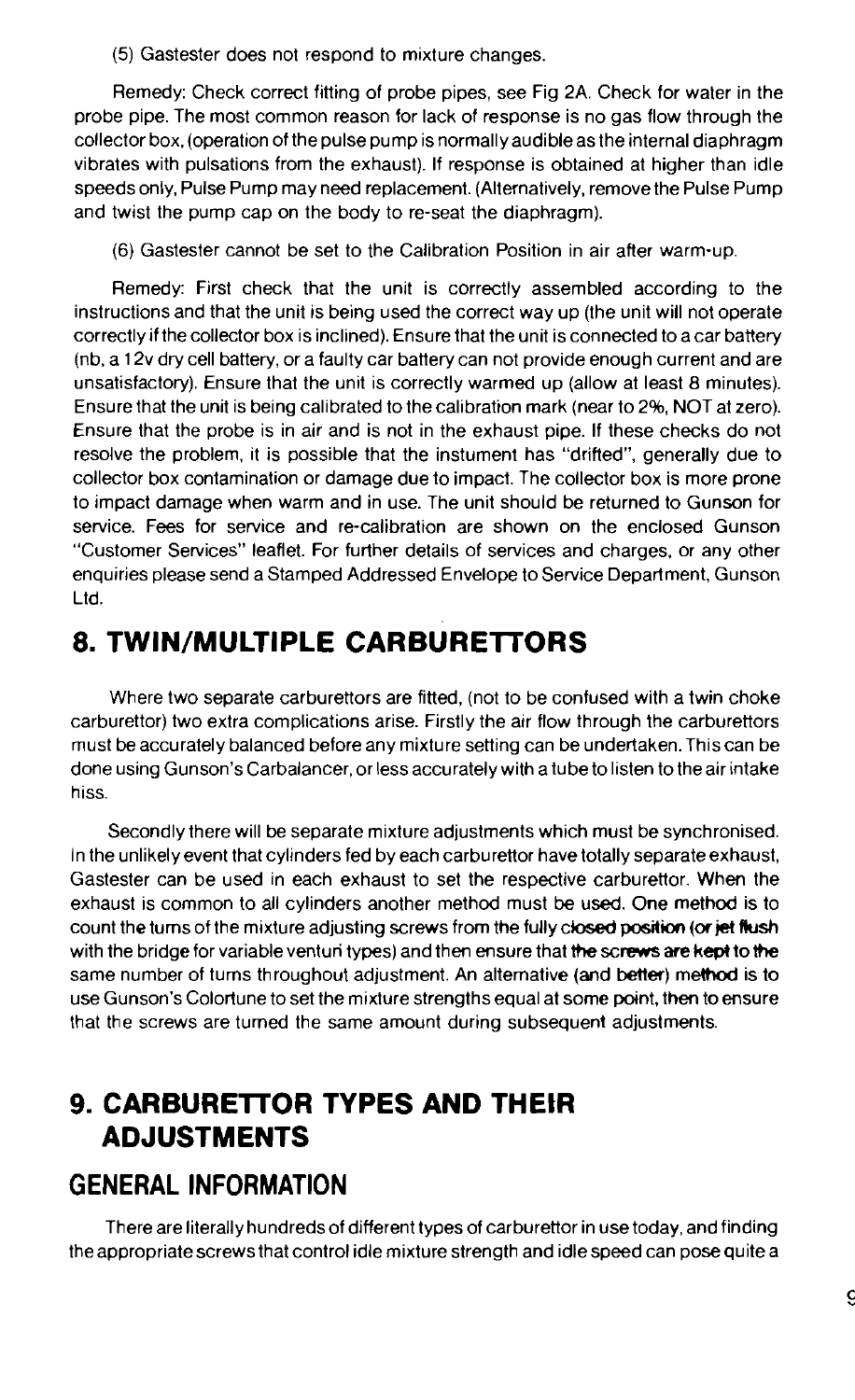problem. Wherever possible, the user is advised to consult a detailed workshop manual for the particular car, but the following notes are provided for use when such information is not available.

Firstly it should be mentioned that it is a legal requirement that all carburettors have either a method of sealing the adjusting screws, or require the use of a special tool to enable adjustments to be made. In some ways this has been a retrograde step, as although it may stop "tinkering" by an unskilled owner, wear of the various parts takes place during the life of the car, and mixture adjustment is frequently ignored until it becomes troublesome in terms of starting, performance or economy. These seals are usually thin metal or plastic plugs which are destroyed on removal, and are usually removed using a sharp screwdriver bit or short self-tapping screw. Other types offer a limited adjustment which can be increased by removal of a cap, and some cover seals have a removable centre section allowing access to the adjustment. The vehicle manufacturer will invariably recommend that the seals are renewed after adjustment, but this is frequently ignored by the service trade or vehicle owner, particularly after the service warranty has expired. In some countries, particularly the USA and Japan, this would be an offence.

Carburettor types can be divided into those that have a separate fuel circuit for idle, and those without a separate idle circuit. Figure 3 shows a typical arrangement of separate idle circuit. The mixture is made richer (i.e. CO higher by screwing the screw out)



In such carburettors, idle speed can be of the adjustable throttle stop type, an example being shown in Figure **4.**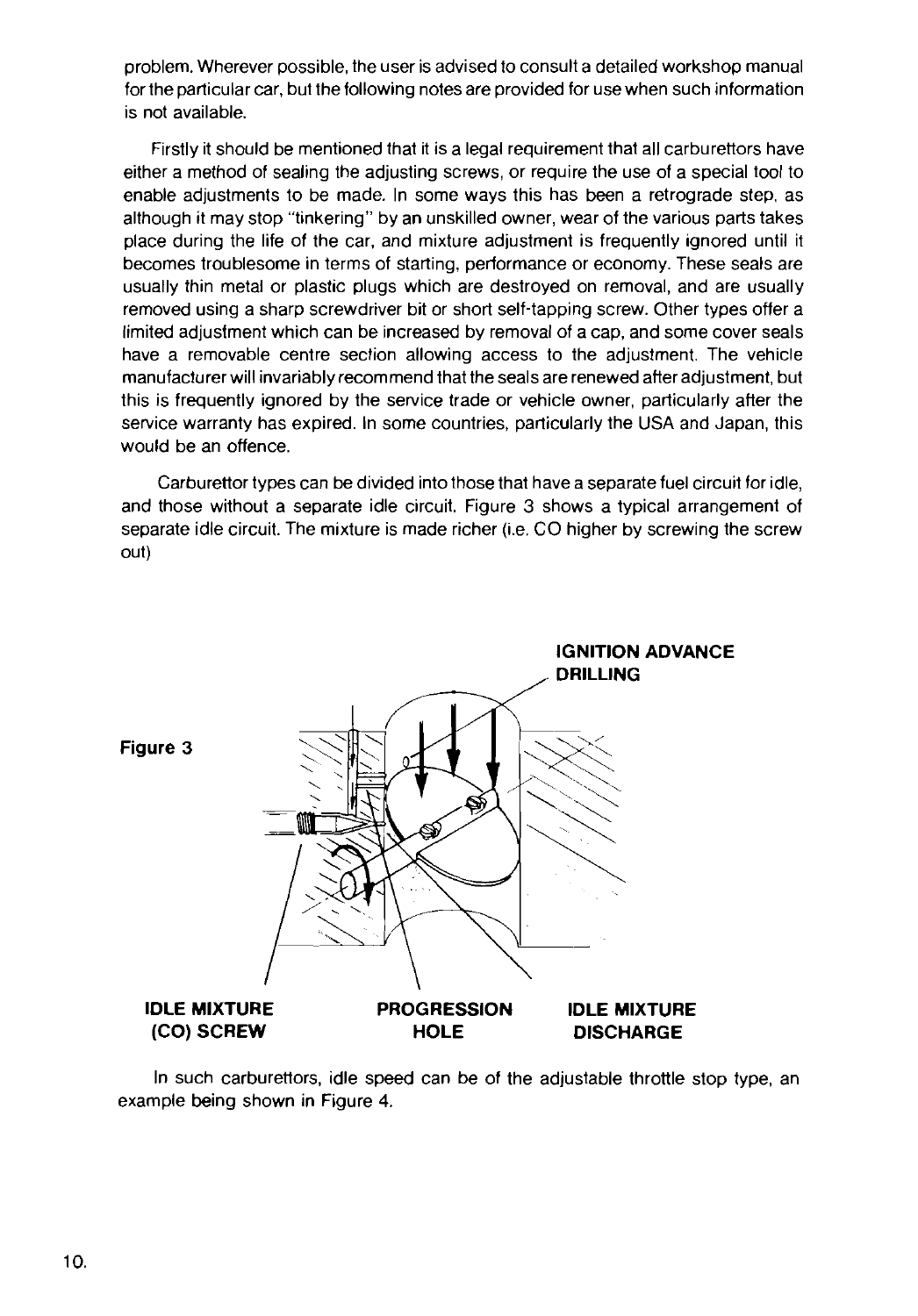

An alternative arrangement of separate idle fuel circuit with idle speed adjustment ot the throttle bypass type, is shown in Figures 5 and 6. In this type, idle speed is controlled by a screw controlling the flow of air and fuel through a bypass channel, and not by varying the position of the throttle plate. In such types, the idle speed adjustment and idle mixture adjustment are usually located near to each other, on the same side of the carburettor. On certain types, the bypass channel may have its own mixture adjustment (shown dotted), for example some Solex EElT carburettors. In this Solex twin carburettor, the mixture to both barrels is adjusted using the mixture bypass screw, the two conventional mixture screws normally remaining unaltered. It should be noted that with this type, when the bypass screw is used to change the engine speed, the mixture is affected also. It is therefore important to correct idle speed after each mixture adjustment, and to work in small increments of adjustment. It should also be noted that when a throttle bypass screw is fitted, the throttle stop screw will normally be locked or sealed, and in such units, the throttle stop screw should not be disturbed.

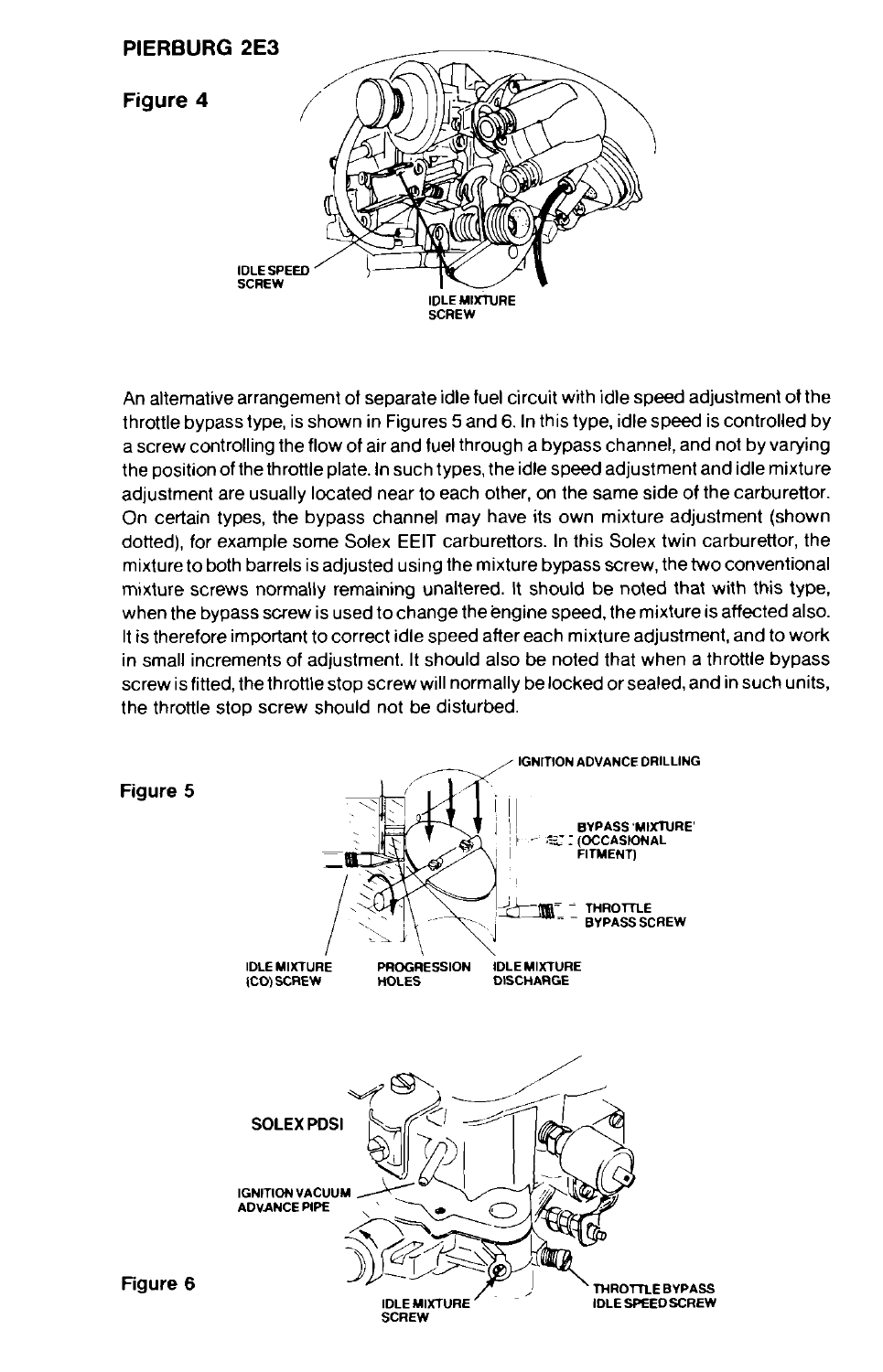Carburettors without a separate idle mixture circuit are typified by the SU and CD horizontal variable venturi types. Mixture throughout the speed range is governed by a long tapered needle in a jet. Lowering the jet or raising the needle by manual adjustment causes a richening of the mixture throughout the operating range of the engine.



The following notes describe particular types of carburettors and the methods of adiustment.

#### **SINGLE FIXED VENTURI TYPE**

**Figure 7 SU H.I.F. TYPE** 

This is one ofthesimpler forms of carburettor with asingle air inlet and throttle plate, with a variety of air and petrol metering jets and channels. The main jet and associated main air jet and emulsion tube etc, provide an aerated "emulsior?" which is fed to the venturi at speeds above idle. This already aerated fuel and air mixture breaks down further in the airstream.

The idle circuit is separate and also has a fuel and an air jet which feed an aerated mix to a drilling downstream of the throttle plate, further drillings are found in the area of the throttle plate. Just above the idle drilling would be found "progression" holes which are progressively uncovered by the movement of the throttle plate and increase the fuel flow when exposed to the manifold depression (or vacuum). This supplements idle fuel flow until the main fuel discharge in the venturi is well established. All of these fluid circuits are fed from a small reservoir of fuel whose level is controlled by a float and needle valve.

#### **SINGLE VARIABLE VENTURE TYPE**

This type of carburettor consists of a single air inlet (but more than one carburettor is sometimes fitted: see Section 8, Twin and Multiple carburettors), a throttle plate (or butterfly), and an air valve or a piston which closes off the air inlet to which is attached a tapered fuel metering needle. This needle runs inside a fuel jet which draws mixture from a small reservoir of fuel. The level of fuel is controlled by a float and valve.

At idle, when the throttle is nearly closed, the air valve is almost completely closed and the tapered needle which is attached to it restricts the flow of fuel to a great extent. As the throttle is opened the air valve is drawn upwards allowing more air toenter and the needle is drawn out of the jet allowing more fuel to flow. If the throttle is opened fully at low RPM the air valve rises about halfway. As the engine speeds up and draws in even more air the air valve will continue to rise. Thus the top half of the needle governs part throttle mixture and the lower half (slim end) governs full throttle mixture.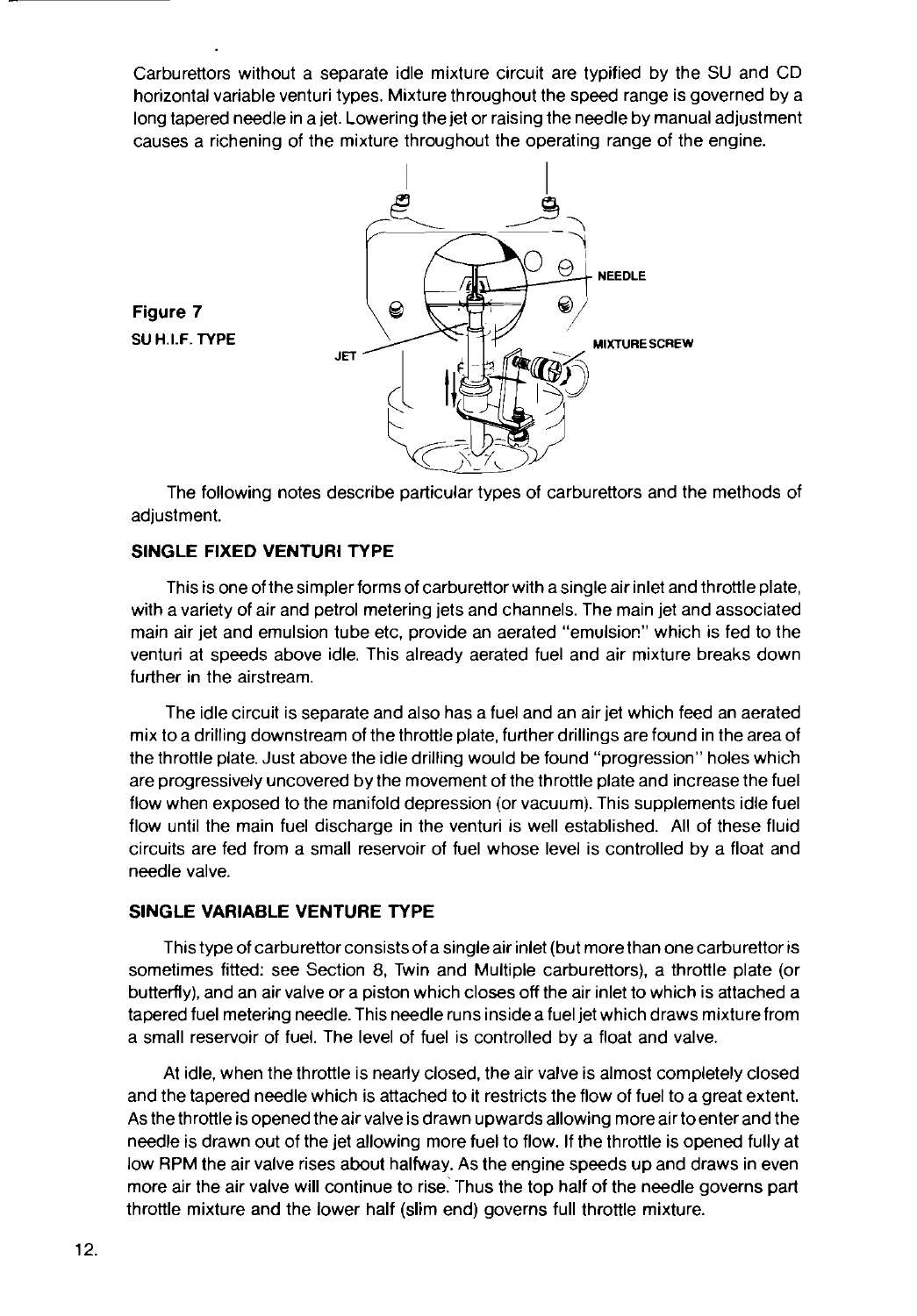Mixture enrichment during acceleration is achieved using an oil filled damper which reduces the rate at which the air valve can rise.

#### Two types of needle are fitted:

(a) a rigidly fixed needle which should not touch the jet. In some cases afler stripping the carburettor it is necessary to centralise the needle and jet during re-assembly (this is a very early type).

(b) A needle which is spring loaded against the side of the jet: when in good condition this type gives improved accuracy of fuel metering. (Replace at 50,000 miles 180,000 km intervals).

Note: the needle housing should not be rotated as the direction of spring loading will be affected. Fuel metering needles are manufactured to within  $.0025$ mm  $(.0001<sup>n</sup>)$ and should be handled carefully.

SU type HIF and Stromberg CDSE types have a temperature compensating device fitted but other SU and Stromberg CD types should be set when the carburettor is warm to the touch but not hot, to achieve maximum setting accuracy.

#### IDLE ADJUSTMENT

The idle speed screw generally acts on the throttle spindle to which the accelerator linkage is connected: this will give very fine adjustment of the throttle. The mixture screw (also affecting mixture at high speeds) is located in different positions on different types.

#### SU TYPE

On early versions this is generally a hexagon nut underneath the carburettor and is screwed up to weaken (clockwise looking from underneath). Othertypes, HSB, HD, etc., have a screw which raises and lowers the jet through a system of levers. HIF types have a screw which is located behind removable plug in the right hand side of the carburettor: screwing in clockwise enriches the mixture.

Occasionally adjustment is on the left (one left, one right on twins).

#### CD TYPE

On early versions there is, generally underneath the carburettor, either a large slotted screw or, in later types a castellated bush which requires a special tool for easy adjustment<sup>\*</sup>. It is screwed up to weaken (clockwise looking from underneath). Other types (adjustable needle) are plugged underneath and have a slot in the air valve (piston) guide rod. Remove damper and look inside to check for this. (The slot is across the smallest tube which is visible). An adjusting tool is also required here \*\* (See Figure 8 for alternative adjusting tools).

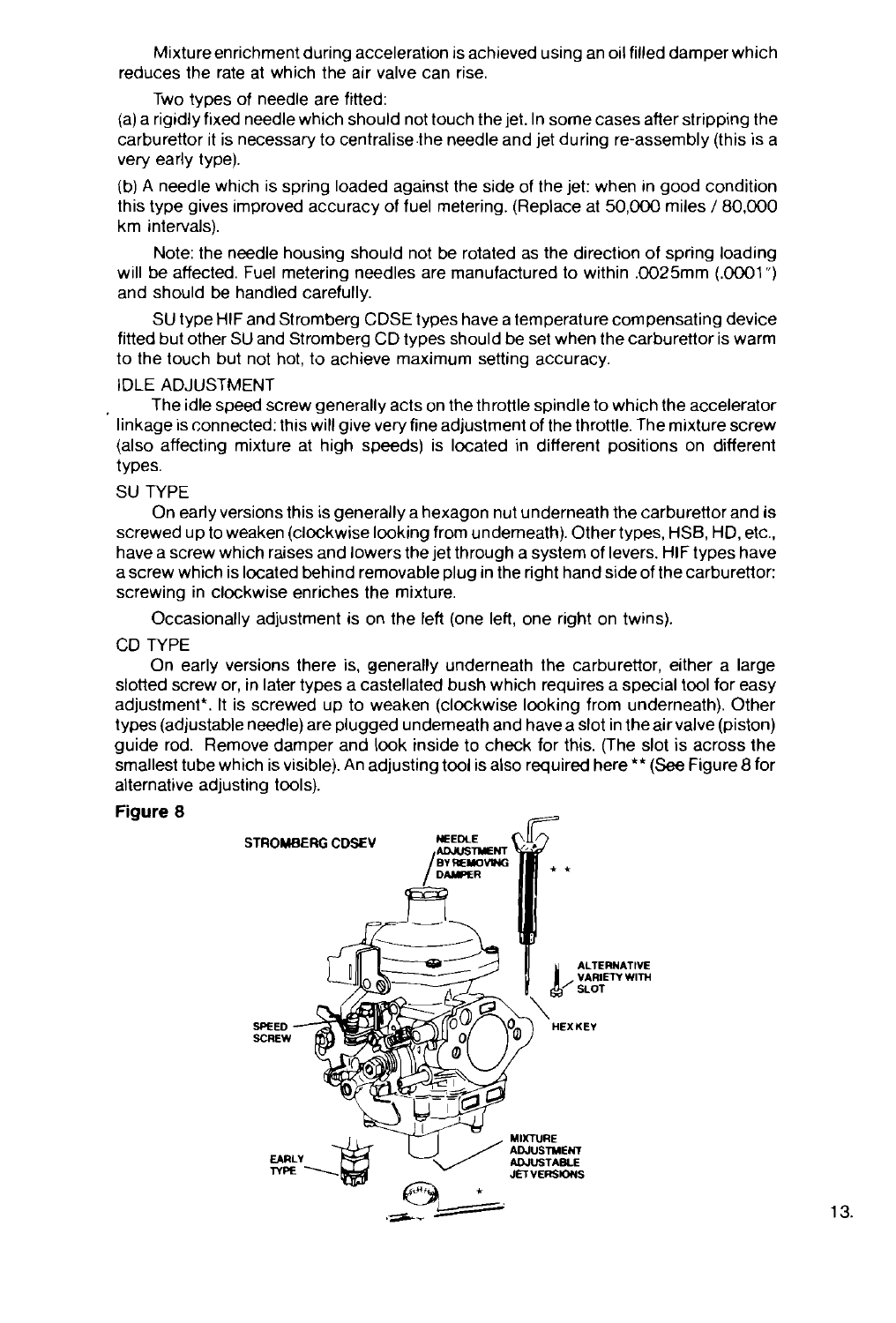### **TWIN VENTURI CARBURETTORS (TWIN CHOKE) PROGRESSION TYPE**

On this type two venturis are incorporated in the same casting. One throttle plate opens before the other (observe while operating the throttle linkage). At low speeds and for idle mixture adjustment this type can be considered similar to the single choke type, all adjustments being carried out on the barrel which opens first.

The Pierburg 2E3 shown in figure **4** has a diaphragm operated second barrel and the idle adjustment is by the throttle stop screw and idle mixture screw shown.

On theG.M. Varajet carburettor shown in Figure9 the secondary barrel is of variable venturi design. This has no bearing on the idle setting which is of the by-pass type. Idle speed is adjusted on the throttle by-pass screw.



### **TWIN VENTURI CARBURETTOR SIMULTANEOUS TYPE**

On this type the two venturis are incorporated in the same casting and both throttle plates operate at the same time. There is usually no need to balance the air flows through the two barrels. they are often linked by a single throttle spindle. Balancing of the two mixture screws is obtained by setting to the same number of turns open.

## **10. PETROL INJECTION SYSTEMS**

Modern fuel injection systems can be either of the continuous type (e.g. Bosch K & KE-Jetronic), or intermittent type (e.g. Bosch L, LE, LE2-Jetronic, Motronic, Lucas LH etc) Adjustment screws are provided for idle mixture(C0). In some versions idlespeed is not mechanically adjustable. The manufacturer's instructions should be carefully followed for particular models. The illustrations below show examples of types of adjustments.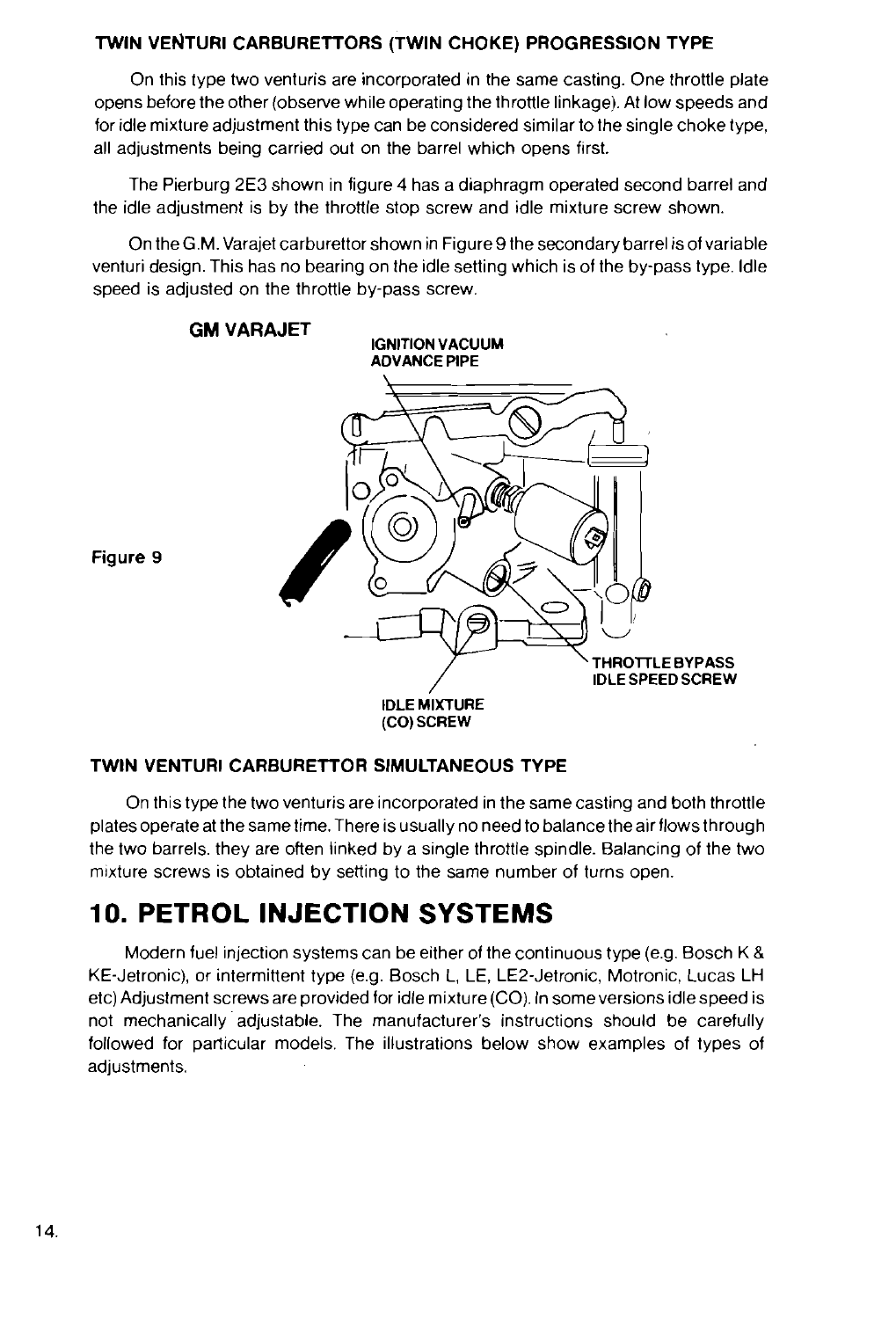

Some older types of system (e.g. Triumph PI) used separate throttle plates per cylinder and a common idle mixture screw. With this type it is essential to obtain an accurate balance through each throttle plate before any mixture setting is undertaken. This can be done using Carbalancer or Colortune as described in Section 8. Where separate mixture control screws are provided for each cylinder, adjustment should remain synchronised, by using the same turns for each screw during adjustments.